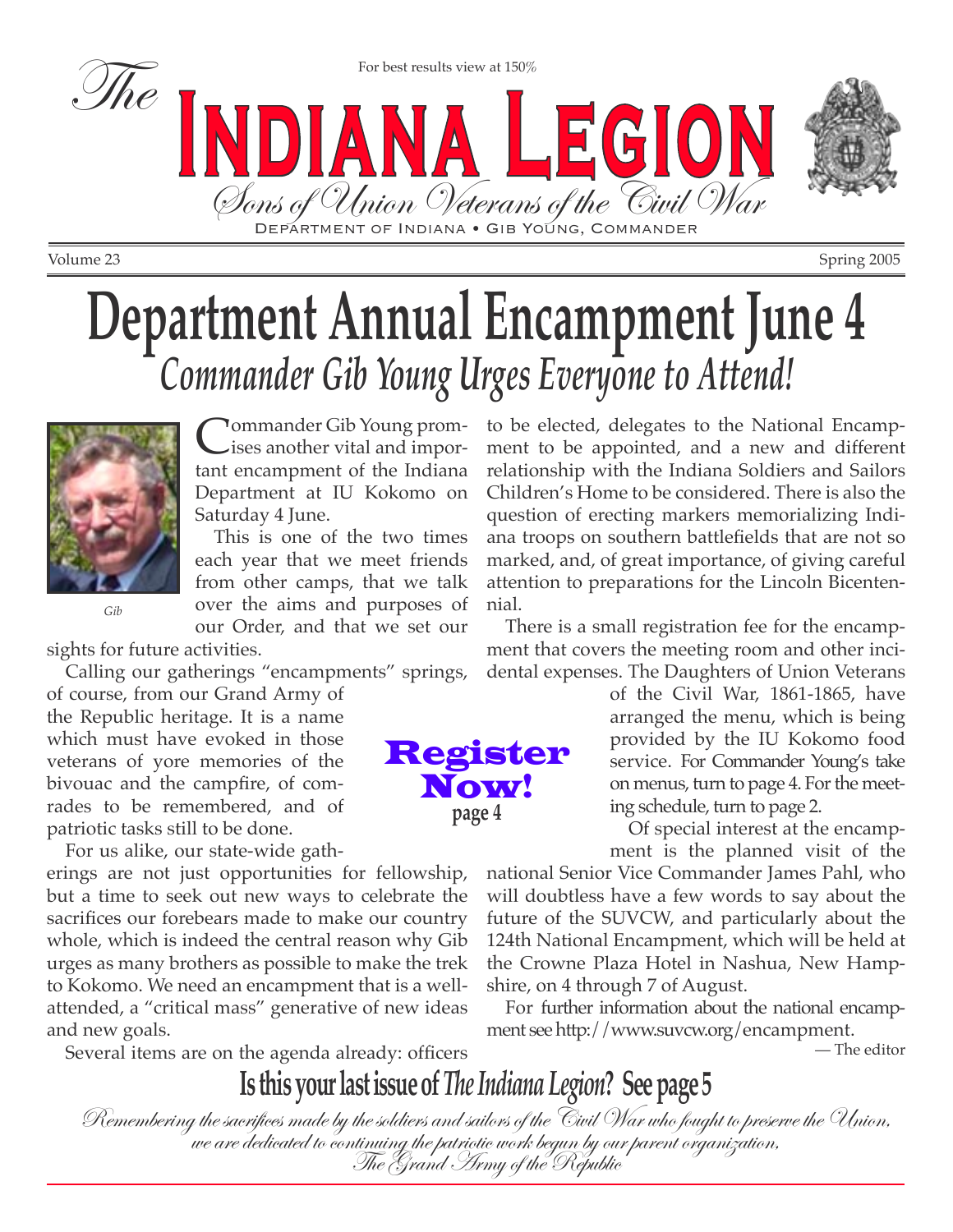### **Sons of Veterans Reserve on the March**

The SVR held meetings in January,<br>March, and April at the home of<br>Alan Teller in Kokomo In addition the Alan Teller in Kokomo. In addition the group presented colors at the Midwinter Encampment and at the Lincoln Boyhood National Memorial. [see p. 3] A list of events for SVR participation follows. Brothers who need more information about any of the activities can e-mail the writer at atller@iquest.net.

The National flag for the 27<sup>th</sup> Indiana Volunteer Infantry is now done. The McNally family has generously donated material and labor for this project. Daughter Melissa cut and sewed the flag together. She also did the final step of sewing on the fringe. Randy transported and communicated with the painter, Amy Henry. Regimental donations paid Amy. The McNally family deserves a big "Thank You!" from all SVR members for their efforts on completing this project. This flag may be seen at the 119th Annual Department of Indiana SUVCW Encampment on 4 June.

We will now start on a regimental flag. Donations are needed. We are tapped out. I would encourage all SUVCW members to consider a donation for this worthy project.

At each meeting we practice drilling and folding the flag. As you will note our next meeting will be May 14<sup>th</sup>.

Upcoming events, most of them requiring uniforms, are as follows:

*\*May 14:* In Portland, in Jay County, grave stone dedication, Pvt. Williams, 34th Indiana. Last soldier of Civil War, killed at Palmetto Ranch, Texas, May 1865. This event starts at 2:00 p.m. We plan on being there at 12:30 p.m. This will give us time to practice and will be our meeting for May.

*May 27–28:* Memphis, Missouri. Wake and funeral from 12:00 noon on the 27th until 12:00 noon Saturday of the last Civil War Soldier, John P. Byrne

*\*May 29:* Memorial Day Ceremonies by Somers Camp No. 1 at Marion (2:00 p.m.) and Gas City (3:00 p.m.)

*May 30:* A genuine Memorial Day Ceremony celebrating the life of Newton

*Continued on page 3*

**119th Annual Encampment SONS OF UNION VETERANS OF THE CIVIL WAR & the 57th Memorial Encampment of the GRAND ARMY OF THE REPUBLIC Department of Indiana Indiana University at Kokomo Saturday, 4 June 2005**

**8:30 — 9:00 Registration-coffee & muffins 9:00 Opening of Encampment Roll call of officers Presentation of the colors: Sons of Veterans Reserve Recognition of guests Secretary/Treasurer Reports 10:00 Joint opening with the Daughters of Union Veterans of the Civil War 10:15 Resume meeting Department officers reports Camp officers reports Noon Luncheon and speaker 1:30 Resume meeting Finish reports Old business New business Election of officers Selection of National Encampment Delegates Closing ceremonies 4:00 Adjourn the Encampment 4:30 Meeting of the Allied Orders \*\*\*\*** 

# **SUVCW Websites**

Tim Beckman, the Department of In-<br>diana's Signal Officer and webmas-<br>ter reminds us of the SUVCW vebsites ter, reminds us of the SUVCW websites available in our state; to wit, National: http://www.suvcw.org/ Department: http://www.suvcw.org/in/ DEPTIN.html Champion Hill Camp No. 17: http://www.huntingtoncounty.org/ suvcw Ben Harrison Camp No. 356: http://www.rootsweb.com/  $\sim$ inbhsuv/

### FLASH!

**HOUSE ENROLLED ACT 1540 ESTABLISHING THE ABRAHAM LINCOLN BICENTENNIAL COMMISSION WAS PASSED BY BOTH HOUSES OF THE INDIANA LEGISLATURE.**

**THE LEGISLATION WAS SENT TO THE GOVERNOR'S OFFICE ON 31 MARCH AND WAS SIGNED BY THE GOVERNOR ON 7 APRIL.** 

**— BRUCE KOLB, DEPARTMENT SENIOR VICE COMMANDER & PATRIOTIC INSTRUCTOR**

The Indiana Legion is a publication of the Department of Indiana Sons of Union Veterans of the Civil War David W. Wiley, Editor Tel.: 812.337.0649 • E-mail: dwiley@earthlink.net ✪

**C** amps should send news items, photographs,<br>ancestor accounts, and so on, to the editor by e-mail or regular mail on or about the editorial deadline on 15 August 2005. The anticipated publication date for the Fall issue is 1 September 2005.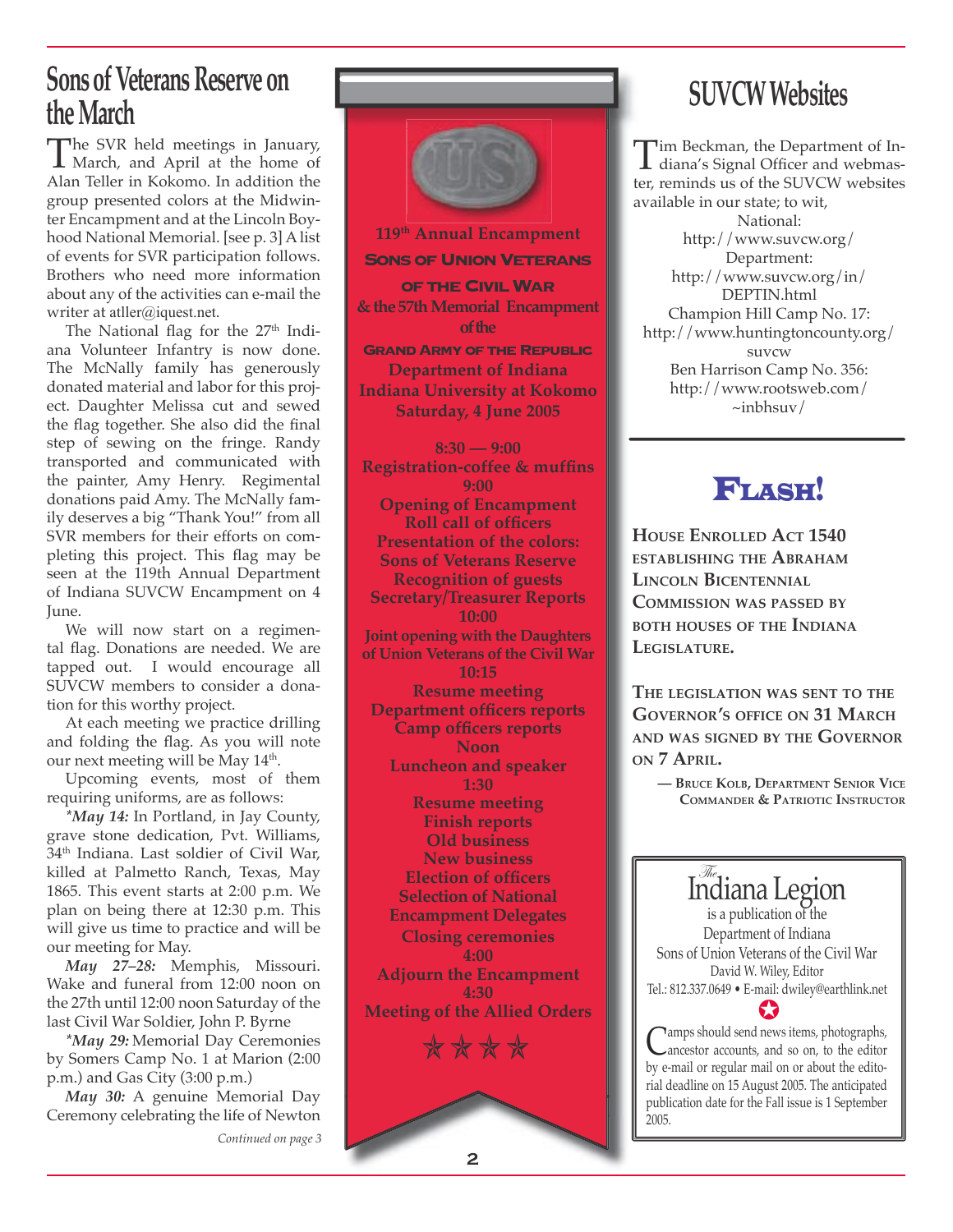

*Randy McNally and daughter Melissa hold the National Colors that have been adopted by the Indiana SVR. Melissa has just completed the finishing touches on the flag.*

### **SVR continued from p. 2**

McGuire, a Past National Commander of the Sons of Veterans, 11:00 a.m., at the Crown Hill Cemetery. Meet at the main gate

*\*June 4:* Kokomo, SUVCW Annual Encampment at Indiana University, Kokomo.

*June 11-12:* Newburgh, Finas Euen Lance grave stone dedication—Dennis Hutchinson is pursuing this matter.

*\*June 18:* Huntington Parade and Monument Dedication. This should prove to be an interesting afternoon.

*\*July 16, 23, or 30:* Indianapolis, on the east side at the VanSickle Cemetery. Rededication of five Civil War Veterans' grave stones. Starting time probably late morning. The date is undecided: we have asked for the 23rd.

*Sept. 17:* New Albany, Medal of Honor grave stone dedication, Charles Season, 11<sup>th</sup> Indiana Infantry.

*Nov.12:* Notre Dame University, Father Corby Ceremony. This is the day of the Notre Dame vs. Navy game.

Asterisked events are near most SVR

**In Memoriam Richard Dale Martindale 2004** Orlando A. Somers Camp No. 1 His Ancestor was Thomas ✯

Martindale, Co. A, 1st. Ohio Volunteer Cavalry

members. It is incumbent upon all us to attend as many as possible. These events should offer the greatest opportunity to attend.

— Alan Teller

### **Ben Harrison Camp Plans Event at Crown Hill**

**On** the real Memorial Day, 30 May, at 11:00 a.m. the Ben Harrison camp will gather at the main gate of Crown Hill Cemetery at 700 West 38th Street in Indianapolis for a very special ceremony. Everyone is invited to attend.

Planned by Past Camp Commander Steve Bauer, what promises to be a moving event will celebrate the life of Indiana native Newton McGuire, who, in 1911, became a Commander-in-Chief of the SUVCW, then known as the Sons of Veterans. Civil War reenactors have been invited to the ceremony and it is hoped that the camp's new flag will arrive on time.

After the ceremony Brothers may wish to visit the Civil War Memorial Service at the Confederate Mound at 12: 45 p.m. and attend Crown Hill's 137th Memorial Day Service at 1:30 p.m.

### **Department Members Attend Lincoln Ceremony**

The 140th Anniversary Commemo-<br>rating the Death of Abraham Lin-<br>coln was hold in Springfold Illinois coln was held in Springfield, Illinois, on 15 April 2005. The services were conducted by the Sons of Union Veterans of the Civil War (SUVCW), assisted by The Military Order of the Loyal Legion (MOLLUS), and the Lincoln Deathday Association, Inc., with participation by other patriotic societies and veterans' organizations.

Our own Alan R. Loomis was the cochairman of the event and the master of ceremonies. Stephen A. Michaels, Commander-in-Chief, SUVCW, and Douglas R. Niemeyer, Commander-in-Chief, MOLLUS, gave the addresses. In attendance from the Department of Indiana were Craig Powers, his step-daughter Haley Wilcox, and David Grove of Champion Hill Camp No.17; Ed Krieser, PC-in-C, Alan Loomis, PC-in-C Cody Shaw and mother Billie, Porter Camp No. 116; Bruce Kolb, PCC, Phil McClure, CC, and Michael Beck from Harrison Camp No. 356.

The members of Harrison Camp *Continued on page 5* 



*Standing at the steps of the Lincoln Tomb on 15 April are in the back row Past-Commander-in Chief Ed Krieser, Department Commander Gib Young, and Brother David Grove. In the front row are Past Commander-inchief Alan Loomis, Past Department Commander Alan Teller and Brother Michael Downs.*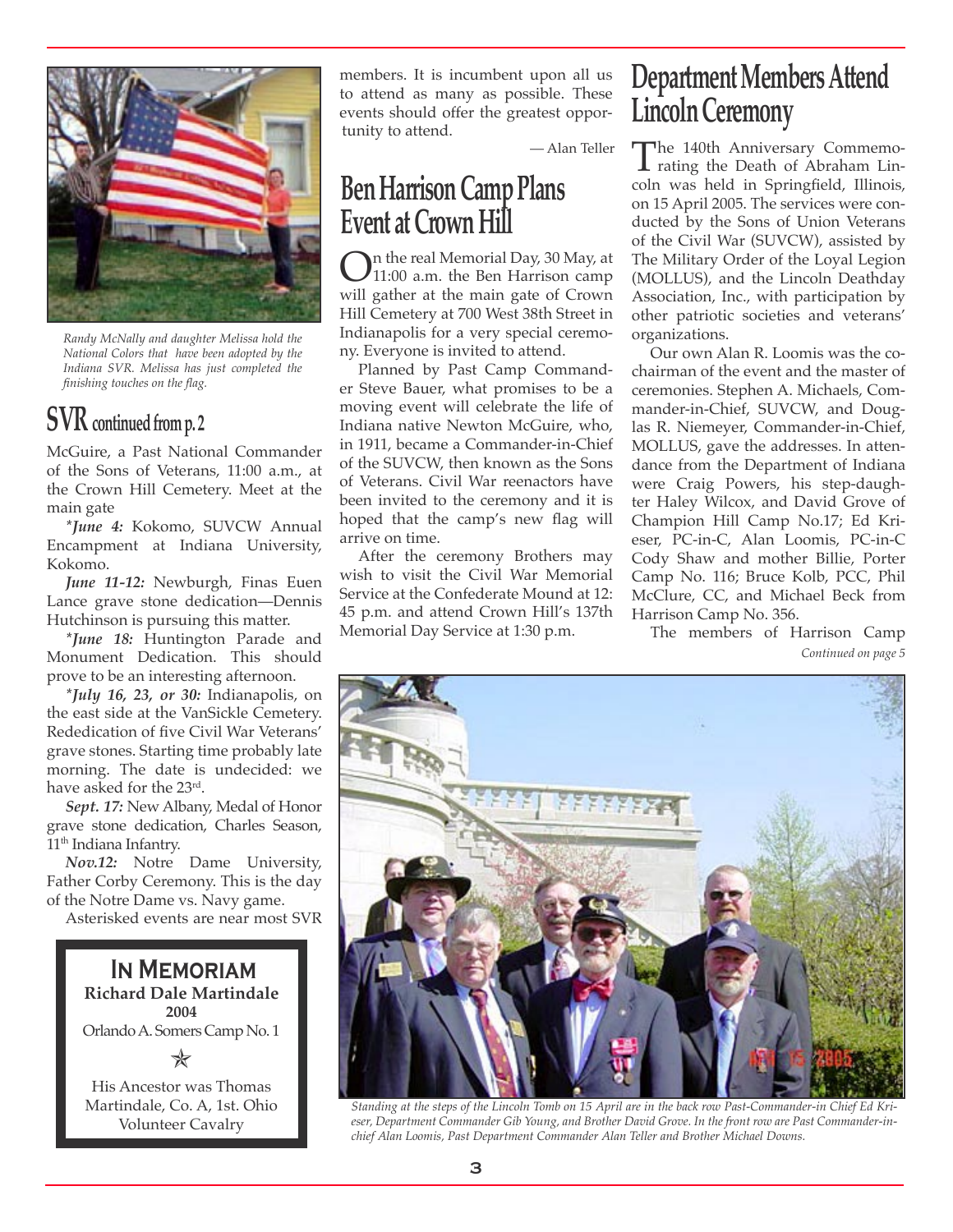

*The 11th Indiana Zouaves at the Lincoln Memorial on 15 April*

## **Gib Young's cheerful look at the Encampment menu**

Southern Fried Chicken — Rebel Fowl Only Used Beef Stroganoff with Noodles — Russian Allies Honored Baked Potato and Sour Cream — From our Irish Soldiers Green Beans Almondine — Giraboldy Guards Recipe Tossed Green Salads — For Inflationary Greenbacks Ambrosia Salad — (I have nothing for this. I don't know who Ambrosia was) Assorted Peas — Just like Ma Makes Back Home Regular & Decaf Coffee — Suitable for Trading with Reb Pickets Iced Tea — Tea is King, Not Cotton, to John Bull Water — Stay Away From the Demon Rum

### **Last Civil War Soldier to be Buried**

**H**e was cremated in 1920, and his<br>remains, sealed in an urn, were<br>forgatten regting on an observe chelf in forgotten, resting on an obscure shelf in a storage mausoleum, until, at last, they were discovered, these many years later, through the diligent research of a niece.

Now Corporal John P. Byrne of the 21st Missouri Infantry will be buried with due ceremony on the 28th of this month.

There will be a wake and vigil in his honor that will run over two days and will involve many of the good folk of Memphis, Missouri, in several related community events high lighting the need to preserve historic sights, cemeteries, monuments, and battlefields related to Corporal Byrne's war. A memorial fund established in Byrne's name has been established to facilitate this purpose.

Arrangements for this event have been sparked, in cooperation with Corporal Byrne's family, by The Daughters of Union Veterans of the Civil War, 1861-1865. Further information may be obtained by accessing http:// www.duvcw.org/lastveteran/

#### REGISTER NOW For the 2005 Department Encampment!

From any direction, take US 31 to Lincoln St. in Kokomo. Lincoln is North of IN 26 and South of US 35 & IN 22. Turn West<br>on Lincoln to Washington. Turn North on Washington: just past Cossells Landscaping on right; turn rig on Lincoln to Washington. Turn North on Washington: just past Cossells Landscaping on right; turn right. You are on IUK property (2300 S. Washington). Stay right at first stop sign. At second stop sign turn left. Park in lot on right. Enter the Kelly Student Center. If you keep turning right within the building, you will find us. We will look for you near the cafeteria. ✁

**119th Annual Encampment SONS OF UNION VETERANS OF THE CIVIL WAR & the 57th Memorial Encampment of the Grand Army of the Republic**

Department of Indiana • Indiana University Kokomo • Saturday 4 June 2005

### **Registration deadline no later than 23 May**

**Pre-Registration \$5.00\_\_\_\_\_\_Lunch \$12.00\_\_\_\_\_\_: Total\_\_\_\_\_\_\_\_\_**

Name:\_\_\_\_\_\_\_\_\_\_\_\_\_\_\_\_\_\_\_\_\_\_\_\_\_\_\_\_\_\_\_\_\_\_\_\_\_\_\_\_\_\_\_\_\_\_\_\_\_\_\_\_\_\_\_\_\_\_\_\_\_\_\_\_\_\_\_\_\_Camp # \_\_\_\_\_\_\_\_\_\_\_\_\_\_\_\_\_\_\_\_\_\_\_\_\_\_\_\_\_\_\_\_\_\_\_\_\_\_\_\_

Guest:\_\_\_\_\_\_\_\_\_\_\_\_\_\_\_\_\_\_\_\_\_\_\_\_\_\_\_\_\_\_\_\_\_\_\_\_\_\_\_\_\_\_\_\_\_\_\_\_\_\_\_\_\_\_\_\_\_\_\_\_\_\_\_\_\_\_\_\_\_\_\_\_\_\_\_\_\_\_\_\_\_\_\_\_\_\_\_\_\_\_\_\_\_\_\_\_\_\_\_\_\_\_\_\_\_\_\_\_\_\_\_\_\_\_\_\_\_

**Wives & guests are welcome at the luncheon.**

Make checks payable to **Sons of Union Veterans of the Civil War (SUVCW)**

**Send your check to Lee Ann Teller, 3003 Lamplighter Lane, Kokomo, IN 46902-8125 to arrive on or before 23 May!**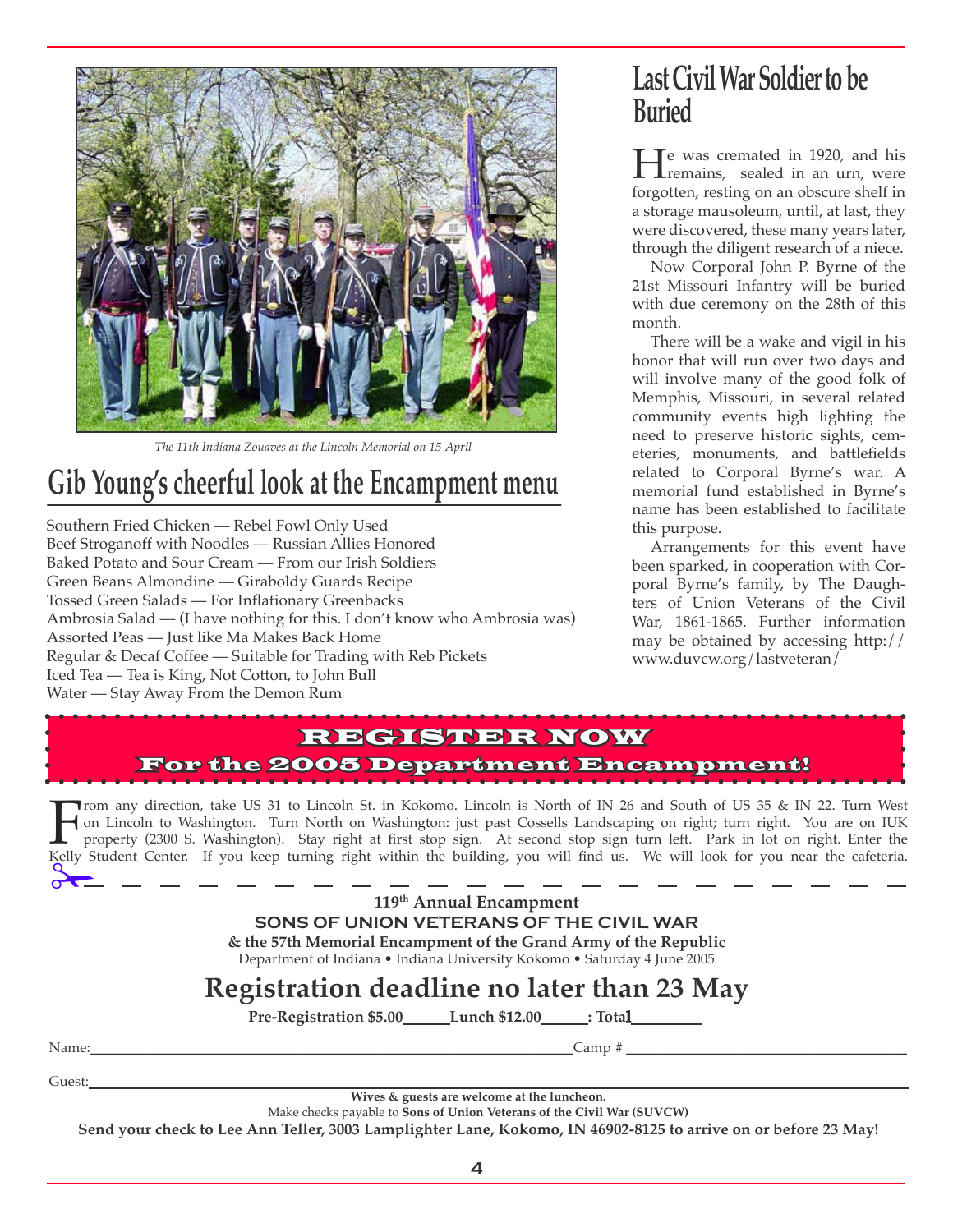### **If you haven't paid your dues for 2005, this may be your last issue of** *The Indiana Legion* **& the** *Banner! You will no longer be a SUVCW member in good standing*

Dues were owing on January 1, and the grace period that extends to April has passed. If you were one of those who for some reason didn't " "re-up," you may still renew your membership by sending the full year's dues to your camp secretary or treasurer. We really urge you to continue to be a member in good standing and participate in the work of our Order.

Dues are a total of the camp obligation (this may vary), \$6.00 to the department, and \$18.00 to the national. Contact your camp secretary to check on your status the exact amount. By the way, the regulations say your late renewal must also be approved by the camp membership, but this is generally just a formality.

If you didn't pay your dues, the Department Junior Vice Commander, who is concerned about membership, would very much like to know why. Take a few moments to drop him a line by snail- or e-mail.

David W. Wiley Junior Vice Commander, Department of Indiana 3800 W. Woodmere Way Bloomington, IN 47403-4123

### **Lincoln ceremony continued from p. 3**

were there as members of the 11th Indiana Zouave Regiment. I do not know the names of this regiment that are not SUVCW members. Presenting wreaths for the SUVCW were Alan Teller, for Somers Camp No. 1, Gib Young, Department Commander, for the Department

of Indiana; Michael Downs, for Porter Camp No. 116, and Phil McClure for the 11th Indiana Zouaves.

The Daughters of Union Veterans of the Civil War, 1861-1865, Department of Indiana were also represented. Those presenting wreaths were Lee Ann Teller, President, Dye Tent No. 17, and Barbara Waltz Stone, President, Department of Indiana. Also present were Vickie Layman, PDP, Joan Davis, PDP, and Beverly Waltz Massey, who presented a wreath for the Society of Descendants of Washington's Army at Valley Forge. —Alan Teller

*Visiting the Lincoln Tomb ceremony on 15 April were leaders of the Daughters of Union Veterans, 1861-1865: from left to right are Department President Barbara Stone, Vicki Layman and Joan Davis, past department presidents, and Lee Ann Teller, Tent President, Beverly Massey, Past Tent President.*

### **Champion Hill's Busy Schedule**

The Champion Hill Camp, No. 17 will<br>conduct a Memorial Day ceremony<br>at the grave side of I t, Col. William at the grave side of Lt. Col. William Swaim of Ossian. Swaim was mortally wounded at the Battle of Champion Hill and died while en route home.

The ceremony will follow the American Legion flag raising event at noon. The Ossian Cemetery is on State Road 1 in Ossian, on the southeast side of the road.

#### **The Slack Monument Dedication 18 June**

The monument ceremony for the Colonel Slack Monument is going to take place at last on June 18th at about 12:45, or about 30 minutes after Huntington's Heritage Day Parade has ended.

The monument, which honors the five colonels, along with all Civil War veterans from Huntington County, will be located in the General James Slack Park between Guilford and Bryon streets.

#### **New members to be initiated**

After the dedication, there will be an initiation of new members into Camp No. 17, and there will be music by the famed Company Singers, Civil War reenactors, including it is hoped, artillery salutes. The Erie Band has also been invited, and it is anticipated that Brothers Don Heitman and Les Howey will say a few words in uniform.

It should be mentioned that camp members are also on the trail of a flatbed truck for the Heritage Day Parade to carry "all the stragglers who can't complete the march — or start the march either."

— Rick Henley & Dennis Hershman